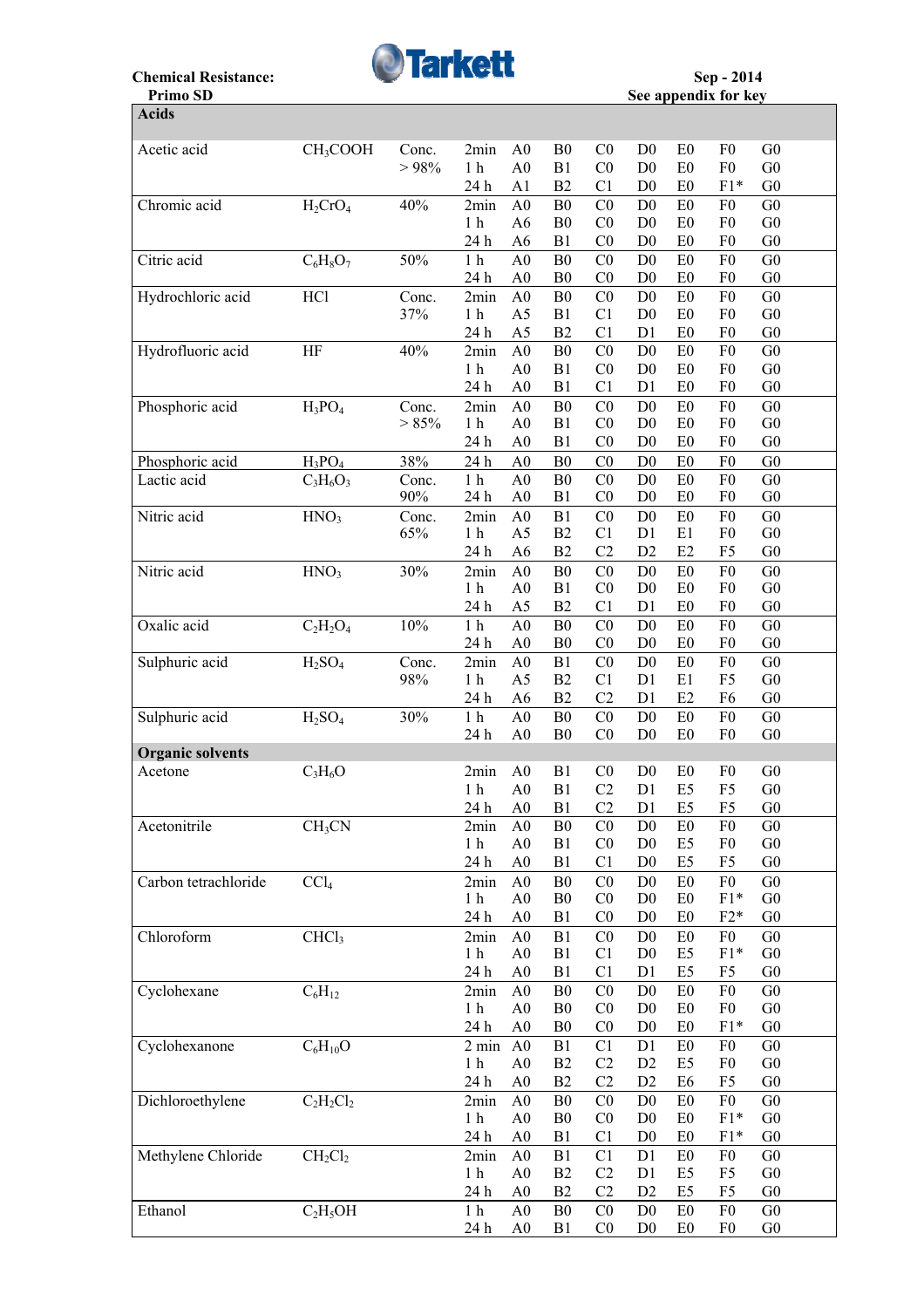

| Organic solvents, cont. |                     |                  |                    |                |                |                |                |                |                |                |
|-------------------------|---------------------|------------------|--------------------|----------------|----------------|----------------|----------------|----------------|----------------|----------------|
| Ethyl acetate           | $C_4H_8O_2$         |                  | 2min               | A <sub>0</sub> | B1             | C <sub>0</sub> | D <sub>0</sub> | E <sub>0</sub> | F <sub>0</sub> | G <sub>0</sub> |
|                         |                     |                  | 1 <sub>h</sub>     | A <sub>0</sub> | B1             | C1             | D1             | E <sub>5</sub> | F <sub>5</sub> | G <sub>0</sub> |
|                         |                     |                  | 24 h               | A <sub>0</sub> | B1             | C1             | D1             | E <sub>5</sub> | F <sub>5</sub> | G <sub>0</sub> |
| Ethylene glycol         | $C_2H_6O_2$         |                  | 24h                | A <sub>0</sub> | B <sub>0</sub> | CO             | D <sub>0</sub> | E <sub>0</sub> | F <sub>0</sub> | G <sub>0</sub> |
| Diethyl ether           | $(C_2H_5)_2O$       |                  | 2min               | A <sub>0</sub> | B <sub>0</sub> | CO             | D <sub>0</sub> | E <sub>0</sub> | F <sub>0</sub> | G <sub>0</sub> |
|                         |                     |                  | 1 <sub>h</sub>     | A <sub>0</sub> | B1             | C <sub>0</sub> | D <sub>0</sub> | E <sub>0</sub> | F <sub>0</sub> | G <sub>0</sub> |
|                         |                     |                  | 24 h               | A <sub>0</sub> | B1             | CO             | D <sub>0</sub> | E <sub>0</sub> | F <sub>5</sub> | G <sub>0</sub> |
| n-Hexane                | $C_6H_{14}$         |                  | 1 <sub>h</sub>     | A <sub>0</sub> | B <sub>0</sub> | C <sub>0</sub> | D <sub>0</sub> | E <sub>0</sub> | F <sub>0</sub> | G <sub>0</sub> |
|                         |                     |                  | 24 h               | A <sub>0</sub> | B <sub>0</sub> | CO             | D <sub>0</sub> | E <sub>0</sub> | F <sub>0</sub> | G <sub>0</sub> |
| Formaldehyde solution   | CH <sub>2</sub> O   | 37 %             | 1 <sub>h</sub>     | A <sub>0</sub> | B <sub>0</sub> | C <sub>0</sub> | D <sub>0</sub> | E <sub>0</sub> | F <sub>0</sub> | G <sub>0</sub> |
|                         |                     |                  | 24 h               | A <sub>0</sub> | B1             | CO             | D <sub>0</sub> | E <sub>0</sub> | F <sub>0</sub> | G <sub>0</sub> |
| Methanol                | CH <sub>3</sub> OH  |                  | 1 <sub>h</sub>     | A <sub>0</sub> | B <sub>0</sub> | CO             | D <sub>0</sub> | E0             | F <sub>0</sub> | G <sub>0</sub> |
|                         |                     |                  | 24 h               | A <sub>0</sub> | B1             | C <sub>0</sub> | D <sub>0</sub> | E <sub>0</sub> | F <sub>0</sub> | G <sub>0</sub> |
| Methyl ethyl ketone     | $C_4H_8O$           |                  | 2 min              | A <sub>0</sub> | B1             | C1             | D <sub>0</sub> | E <sub>0</sub> | F <sub>0</sub> | G <sub>0</sub> |
|                         |                     |                  | 1 <sub>h</sub>     | A <sub>0</sub> | B2             | C1             | D <sub>0</sub> | E <sub>5</sub> | F <sub>5</sub> | G <sub>0</sub> |
|                         |                     |                  | 24 h               | A <sub>0</sub> | B2             | C1             | D <sub>0</sub> | E <sub>5</sub> | F <sub>5</sub> | G <sub>0</sub> |
| Pet.ether (Ligroin)     | CAS-nr:             |                  | 1 <sub>h</sub>     | A <sub>0</sub> | B <sub>0</sub> | CO             | D <sub>0</sub> | E0             | F <sub>0</sub> | G <sub>0</sub> |
| 80-110°C                | 8032-32-4           |                  | 24 h               | A <sub>0</sub> | B <sub>0</sub> | C <sub>0</sub> | D <sub>0</sub> | E <sub>0</sub> | F <sub>0</sub> | G <sub>0</sub> |
| Tetrachloroethylene     | $C_2Cl_4$           |                  | 2min               | A <sub>0</sub> | B <sub>0</sub> | C <sub>0</sub> | D <sub>0</sub> | E <sub>0</sub> | F <sub>0</sub> | G <sub>0</sub> |
|                         |                     |                  | 1 <sub>h</sub>     | A <sub>0</sub> | B <sub>0</sub> | C <sub>0</sub> | D <sub>0</sub> | E <sub>5</sub> | $F1*$          | G <sub>0</sub> |
|                         |                     |                  | 24 h               | A <sub>0</sub> | B1             | C <sub>0</sub> | D <sub>0</sub> | E <sub>5</sub> | $F2*$          | G <sub>0</sub> |
| Toluene                 | $C_7H_8$            |                  | 2min               | A <sub>0</sub> | B <sub>0</sub> | C <sub>0</sub> | D <sub>0</sub> | E <sub>0</sub> | F <sub>0</sub> | G <sub>0</sub> |
|                         |                     |                  | 1 <sub>h</sub>     | A <sub>0</sub> | B1             | C <sub>0</sub> | D <sub>0</sub> | E <sub>5</sub> | $F1*$          | G <sub>0</sub> |
|                         |                     |                  | 24 h               | A <sub>0</sub> | B1             | C <sub>0</sub> | D <sub>0</sub> | E <sub>5</sub> | F <sub>5</sub> | G <sub>0</sub> |
| Trichlorethylene        | $C_2 HCl_3$         |                  | 2min               | A <sub>0</sub> | B <sub>0</sub> | C <sub>0</sub> | D <sub>0</sub> | E0             | F <sub>0</sub> | G <sub>0</sub> |
|                         |                     |                  | 1 <sub>h</sub>     | A <sub>0</sub> | B <sub>0</sub> | C <sub>0</sub> | D <sub>0</sub> | E <sub>5</sub> | F <sub>5</sub> | G <sub>0</sub> |
|                         |                     |                  | 24 h               | A <sub>0</sub> | B <sub>0</sub> | C <sub>0</sub> | D <sub>0</sub> | E5             | F <sub>5</sub> | G <sub>0</sub> |
| White spirit            | EG/EC/EF-nr:        |                  | $2 \text{ min}$    | A <sub>0</sub> | B <sub>0</sub> | C <sub>0</sub> | D <sub>0</sub> | E0             | F <sub>0</sub> | G <sub>0</sub> |
|                         | 265-191-7           |                  | 1 <sub>h</sub>     | A <sub>0</sub> | B <sub>0</sub> | C <sub>0</sub> | D <sub>0</sub> | E <sub>0</sub> | F <sub>0</sub> | G <sub>0</sub> |
|                         |                     |                  | 24 h               | A <sub>0</sub> | B <sub>0</sub> | C <sub>0</sub> | D <sub>0</sub> | E <sub>0</sub> | F <sub>0</sub> | G <sub>0</sub> |
| Xylene                  | $C_8H_{10}$         |                  | $\overline{2}$ min | A <sub>0</sub> | B <sub>0</sub> | C <sub>0</sub> | D <sub>0</sub> | E0             | ${\rm F0}$     | G <sub>0</sub> |
|                         |                     |                  | 1 <sub>h</sub>     | A <sub>0</sub> | B1             | C <sub>0</sub> | D <sub>0</sub> | E <sub>0</sub> | $F1*$          | G <sub>0</sub> |
|                         |                     |                  | 24 h               | A <sub>0</sub> | B1             | CO             | D <sub>0</sub> | E <sub>5</sub> | F <sub>5</sub> | G <sub>0</sub> |
| <b>Alkali</b> (Bases)   |                     |                  |                    |                |                |                |                |                |                |                |
| Ammonia solution        | NH <sub>3</sub>     | 25%              | 1 <sub>h</sub>     | A <sub>0</sub> | B <sub>0</sub> | C <sub>0</sub> | D <sub>0</sub> | E <sub>0</sub> | F <sub>0</sub> | G <sub>0</sub> |
|                         |                     |                  | 24 h               | A <sub>0</sub> | B <sub>0</sub> | C <sub>0</sub> | D <sub>0</sub> | E <sub>0</sub> | F <sub>0</sub> | G <sub>0</sub> |
| Calcium hydroxide       | Ca(OH) <sub>2</sub> | 10%              | 1 <sub>h</sub>     | A <sub>0</sub> | B <sub>0</sub> | C <sub>0</sub> | D <sub>0</sub> | E <sub>0</sub> | F <sub>0</sub> | G <sub>0</sub> |
|                         |                     |                  | 24 h               | A <sub>0</sub> | B <sub>0</sub> | C <sub>0</sub> | D <sub>0</sub> | E <sub>0</sub> | ${\rm F0}$     | G <sub>0</sub> |
| Sodium hydroxide        | <b>NaOH</b>         | 50%              | 1 <sub>h</sub>     | A <sub>0</sub> | B <sub>0</sub> | C <sub>0</sub> | D <sub>0</sub> | E <sub>0</sub> | F <sub>0</sub> | G <sub>0</sub> |
|                         |                     |                  | 24 h               | A <sub>0</sub> | B <sub>0</sub> | C <sub>0</sub> | D <sub>0</sub> | E <sub>0</sub> | F <sub>0</sub> | G <sub>0</sub> |
| Sodium hydroxide        | NaOH                | 10%              | 1 <sub>h</sub>     | A <sub>0</sub> | B <sub>0</sub> | C <sub>0</sub> | D <sub>0</sub> | E0             | F <sub>0</sub> | G <sub>0</sub> |
|                         |                     |                  | 24 h               | A <sub>0</sub> | B <sub>0</sub> | C <sub>0</sub> | D <sub>0</sub> | E <sub>0</sub> | F <sub>0</sub> | G <sub>0</sub> |
| <b>Salt solutions</b>   |                     |                  |                    |                |                |                |                |                |                |                |
| Ammonium                | $(NH_4)_2CO_3$      | 10%              | 1 <sub>h</sub>     | A <sub>0</sub> | B <sub>0</sub> | C <sub>0</sub> | D <sub>0</sub> | E <sub>0</sub> | F <sub>0</sub> | G <sub>0</sub> |
| carbonate               |                     |                  | 24 h               | A <sub>0</sub> | B <sub>0</sub> | C <sub>0</sub> | D <sub>0</sub> | ${\rm E0}$     | F <sub>0</sub> | G <sub>0</sub> |
| Ammonium iron           | $NH_4Fe(SO_4)_2$    | 10%              | 1 <sub>h</sub>     | A <sub>0</sub> | B <sub>0</sub> | C <sub>0</sub> | D <sub>0</sub> | E <sub>0</sub> | F <sub>0</sub> | G <sub>0</sub> |
| (III) sulphate          |                     |                  | 24 h               | A <sub>0</sub> | B <sub>0</sub> | C <sub>0</sub> | D <sub>0</sub> | E <sub>0</sub> | F <sub>0</sub> | G <sub>0</sub> |
| Calcium Chloride        | CaCl <sub>2</sub>   | Satturated       | 24 h               | A <sub>0</sub> | B <sub>0</sub> | C <sub>0</sub> | D <sub>0</sub> | E <sub>0</sub> | F <sub>0</sub> | G <sub>0</sub> |
| Cobaltous chloride      | CoCl <sub>2</sub>   | 10%              | 24 h               | A <sub>0</sub> | B <sub>0</sub> | C <sub>0</sub> | D <sub>0</sub> | E <sub>0</sub> | F <sub>0</sub> | G <sub>0</sub> |
| Copper (II) sulphate    | CuSO <sub>4</sub>   | 10%              | 1 <sub>h</sub>     | A <sub>0</sub> | B <sub>0</sub> | C <sub>0</sub> | D <sub>0</sub> | E <sub>0</sub> | F <sub>0</sub> | G <sub>0</sub> |
|                         |                     |                  | 24 h               | A <sub>0</sub> | B <sub>0</sub> | C <sub>0</sub> | D <sub>0</sub> | E <sub>0</sub> | F <sub>0</sub> | G <sub>0</sub> |
| Ferrous (II) chloride   | FeCl <sub>2</sub>   | 10%              | 1 <sub>h</sub>     | A <sub>0</sub> | B <sub>0</sub> | C <sub>0</sub> | D <sub>0</sub> | E <sub>0</sub> | F <sub>0</sub> | G <sub>0</sub> |
|                         |                     |                  | 24 h               | A <sub>0</sub> | B <sub>0</sub> | C <sub>0</sub> | D <sub>0</sub> | E <sub>0</sub> | F <sub>0</sub> | G <sub>0</sub> |
| Ferric (III) chloride   | FeCl <sub>3</sub>   | 10%              | 1 <sub>h</sub>     | A <sub>0</sub> | B <sub>0</sub> | C <sub>0</sub> | D <sub>0</sub> | E <sub>0</sub> | F <sub>0</sub> | G <sub>0</sub> |
|                         |                     |                  | 24 h               | ${\bf A0}$     | B <sub>0</sub> | C <sub>0</sub> | D <sub>0</sub> | E0             | F <sub>0</sub> | G <sub>0</sub> |
| Potassium iodide        | KI                  | 10%              | 24 h               | A <sub>0</sub> | B <sub>0</sub> | C <sub>0</sub> | D <sub>0</sub> | E <sub>0</sub> | F <sub>0</sub> | G <sub>0</sub> |
| Potassium oxalate       | $K_2C_2O_4$         | 10%              | 24 h               | A <sub>0</sub> | B <sub>0</sub> | C <sub>0</sub> | D <sub>0</sub> | E <sub>0</sub> | F <sub>0</sub> | G <sub>0</sub> |
| Potassium               | KMnO <sub>4</sub>   | $5\%$ in         | $2 \text{ min}$    | A <sub>6</sub> | B <sub>0</sub> | C <sub>0</sub> | D <sub>0</sub> | E0             | F <sub>0</sub> | G <sub>0</sub> |
| permanagnate            |                     | H <sub>2</sub> O | 1 <sub>h</sub>     | A <sub>6</sub> | B <sub>0</sub> | C <sub>0</sub> | D <sub>0</sub> | E0             | F <sub>0</sub> | G <sub>0</sub> |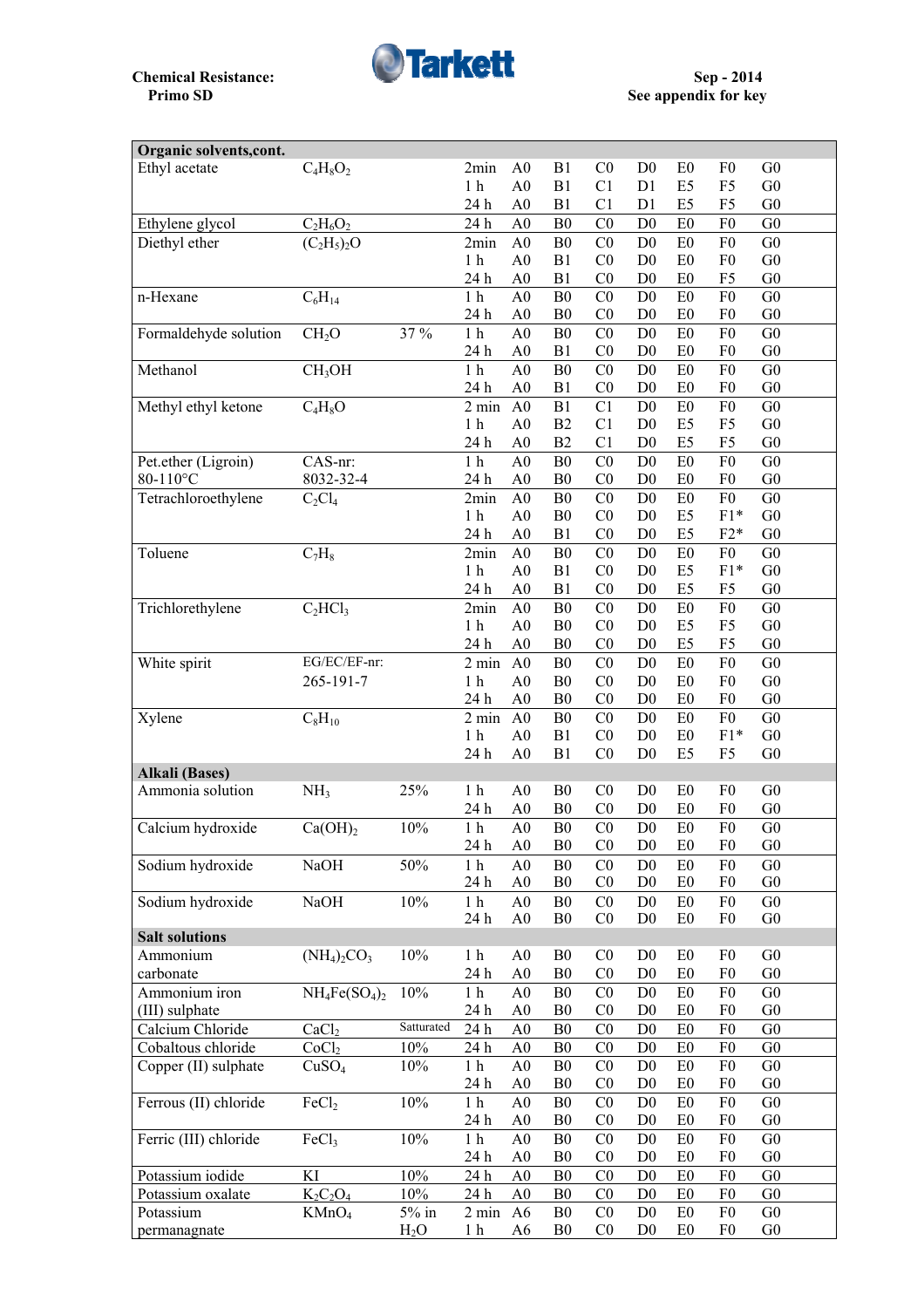

| Salt solutions cont.             |                                 |           |                 |                 |                |                                  |                                  |                      |                                  |                                  |  |
|----------------------------------|---------------------------------|-----------|-----------------|-----------------|----------------|----------------------------------|----------------------------------|----------------------|----------------------------------|----------------------------------|--|
| Silver nitrate                   | AgNO <sub>3</sub>               | 2%        | 1 <sub>h</sub>  | A <sub>0</sub>  | B <sub>0</sub> | CO                               | D <sub>0</sub>                   | E <sub>0</sub>       | F <sub>0</sub>                   | G <sub>0</sub>                   |  |
|                                  |                                 |           | 24 h            | A <sub>0</sub>  | B <sub>0</sub> | C <sub>0</sub>                   | D <sub>0</sub>                   | E <sub>0</sub>       | ${\rm F0}$                       | G <sub>0</sub>                   |  |
| Sodium carbonate                 | Na <sub>2</sub> CO <sub>3</sub> | 20%       | 1 <sub>h</sub>  | A <sub>0</sub>  | B <sub>0</sub> | C <sub>0</sub>                   | D <sub>0</sub>                   | E0                   | F <sub>0</sub>                   | G <sub>0</sub>                   |  |
|                                  |                                 |           | 24 h            | A <sub>0</sub>  | B <sub>0</sub> | C <sub>0</sub>                   | D <sub>0</sub>                   | E <sub>0</sub>       | F <sub>0</sub>                   | G <sub>0</sub>                   |  |
| Sodium thiosulphate              | $Na2S2O3$                       | 10%       | 1 <sub>h</sub>  | A <sub>0</sub>  | ${\bf B0}$     | C <sub>0</sub>                   | D <sub>0</sub>                   | E0                   | F <sub>0</sub>                   | G <sub>0</sub>                   |  |
|                                  |                                 |           | 24 h            | A <sub>0</sub>  | B <sub>0</sub> | CO                               | D <sub>0</sub>                   | E <sub>0</sub>       | F <sub>0</sub>                   | G <sub>0</sub>                   |  |
| Sodium sulphite                  | Na <sub>2</sub> SO <sub>3</sub> | 10%       | 24 h            | A <sub>0</sub>  | B <sub>0</sub> | C <sub>0</sub>                   | D <sub>0</sub>                   | E <sub>0</sub>       | F <sub>0</sub>                   | G <sub>0</sub>                   |  |
| <b>Medical Chemicals</b>         |                                 |           |                 |                 |                |                                  |                                  |                      |                                  |                                  |  |
| Aniline blue                     |                                 | $2,5%$ in | 1 <sub>h</sub>  | A6              | B <sub>0</sub> | C <sub>0</sub>                   | D <sub>0</sub>                   | E <sub>0</sub>       | F <sub>0</sub>                   | G <sub>0</sub>                   |  |
|                                  |                                 | ethanol   | 24 h            | A <sub>6</sub>  | B <sub>0</sub> | C <sub>0</sub>                   | D <sub>0</sub>                   | E <sub>0</sub>       | F <sub>0</sub>                   | G <sub>0</sub>                   |  |
| <b>Betadine</b>                  |                                 | 75        | $1h$            | A <sub>0</sub>  | B <sub>0</sub> | C <sub>0</sub>                   | D <sub>0</sub>                   | E <sub>0</sub>       | F <sub>0</sub>                   | G <sub>0</sub>                   |  |
| skin cleanser                    |                                 | mg/ml     |                 | A <sub>5</sub>  | B <sub>0</sub> | C <sub>0</sub>                   | D <sub>0</sub>                   | E <sub>0</sub>       | F <sub>0</sub>                   | G <sub>0</sub>                   |  |
|                                  |                                 |           | 24 h            |                 |                |                                  |                                  |                      |                                  |                                  |  |
| Bromcresol green                 |                                 | 0,4%      | 24 h            | A <sub>0</sub>  | B <sub>0</sub> | C <sub>0</sub>                   | D <sub>0</sub>                   | E <sub>0</sub>       | F <sub>0</sub>                   | G <sub>0</sub>                   |  |
| Eosin                            |                                 | $1\%$ in  | 1 <sub>h</sub>  | A <sub>6</sub>  | ${\bf B0}$     | C <sub>0</sub>                   | D <sub>0</sub>                   | E <sub>0</sub>       | F <sub>0</sub>                   | G <sub>0</sub>                   |  |
|                                  |                                 | ethanol   | 24 h            | A <sub>6</sub>  | B <sub>0</sub> | C <sub>0</sub>                   | D <sub>0</sub>                   | E <sub>0</sub>       | F <sub>0</sub>                   | G <sub>0</sub>                   |  |
| Glutaraldehyde                   |                                 | 25%       | $1h$            | $\overline{A0}$ | ${\bf B0}$     | $\overline{C}0$                  | D <sub>0</sub>                   | ${\rm E}0$           | F <sub>0</sub>                   | $\overline{G0}$                  |  |
|                                  |                                 |           | 24 h            | A <sub>0</sub>  | B <sub>0</sub> | C <sub>0</sub>                   | D <sub>0</sub>                   | E <sub>0</sub>       | F <sub>0</sub>                   | G <sub>0</sub>                   |  |
| Hematoxylin                      |                                 | 5%        | $1h$            | A <sub>0</sub>  | ${\bf B0}$     | C <sub>0</sub>                   | D <sub>0</sub>                   | E0                   | F <sub>0</sub>                   | G <sub>0</sub>                   |  |
|                                  |                                 |           | 24 h            | A <sub>0</sub>  | B <sub>0</sub> | C <sub>0</sub>                   | D <sub>0</sub>                   | E <sub>0</sub>       | F <sub>0</sub>                   | G <sub>0</sub>                   |  |
| Hibitane                         |                                 | 0,5%      | $1\ \mathrm{h}$ | A <sub>0</sub>  | ${\bf B0}$     | C <sub>0</sub>                   | D <sub>0</sub>                   | ${\rm E}0$           | F <sub>0</sub>                   | G <sub>0</sub>                   |  |
|                                  |                                 |           | 24 h            | A <sub>5</sub>  | B <sub>0</sub> | C <sub>0</sub>                   | D <sub>0</sub>                   | E <sub>0</sub>       | F <sub>0</sub>                   | G <sub>0</sub>                   |  |
| Iodine                           | I <sub>2</sub>                  | $2\%$ in  | 2min            | A6              | B <sub>0</sub> | C <sub>0</sub>                   | D <sub>0</sub>                   | E0                   | F <sub>0</sub>                   | G <sub>0</sub>                   |  |
|                                  |                                 | ethanol   | 1 <sub>h</sub>  | A <sub>6</sub>  | B <sub>0</sub> | C <sub>0</sub>                   | D <sub>0</sub>                   | E <sub>0</sub>       | F <sub>0</sub>                   | G <sub>0</sub>                   |  |
| Iodoform                         |                                 | $1\%$ in  | $1h$            | A <sub>6</sub>  | B <sub>0</sub> | C <sub>0</sub>                   | D <sub>0</sub>                   | E0                   | F <sub>0</sub>                   | G <sub>0</sub>                   |  |
|                                  |                                 | ethanol   | 24 h            | A <sub>6</sub>  | B <sub>0</sub> | CO                               | D <sub>0</sub>                   | E <sub>0</sub>       | F <sub>0</sub>                   | G <sub>0</sub>                   |  |
| Methylrosanilinium               |                                 | 0,1%      | 1 <sub>h</sub>  | A <sub>0</sub>  | ${\bf B0}$     | C <sub>0</sub>                   | D <sub>0</sub>                   | E0                   | F <sub>0</sub>                   | G <sub>0</sub>                   |  |
|                                  |                                 |           | 24 h            | A <sub>5</sub>  | B <sub>0</sub> | C <sub>0</sub>                   | D <sub>0</sub>                   | E <sub>0</sub>       | F <sub>0</sub>                   | G <sub>0</sub>                   |  |
| Disinfectants/cleaning compounds |                                 |           |                 |                 |                |                                  |                                  |                      |                                  |                                  |  |
| Product                          | Manuf./Rep.                     |           |                 |                 |                |                                  |                                  |                      |                                  |                                  |  |
| <b>Buraton 10F</b>               | Schülke &                       | $1\%$     | 24 h            | A <sub>0</sub>  | B <sub>0</sub> | CO                               | D <sub>0</sub>                   | E <sub>0</sub>       | F <sub>0</sub>                   | G <sub>0</sub>                   |  |
| "-                               | Mayr                            | 10%       | 24 h            | A <sub>0</sub>  | B <sub>0</sub> | C <sub>0</sub>                   | D <sub>0</sub>                   | E <sub>0</sub>       | F <sub>0</sub>                   | G <sub>0</sub>                   |  |
| Citrosteril                      | Fresenius                       | Conc.     | 24 h            | A <sub>0</sub>  | B <sub>0</sub> | C <sub>0</sub>                   | D <sub>0</sub>                   | E <sub>0</sub>       | F <sub>0</sub>                   | G <sub>0</sub>                   |  |
| Debisan                          | Nordex                          | $1\%$     | 24 h            | A <sub>0</sub>  | B <sub>0</sub> | C <sub>0</sub>                   | D <sub>0</sub>                   | E0                   | F <sub>0</sub>                   | G <sub>0</sub>                   |  |
| "-                               |                                 | 10%       | 24 h            | A <sub>0</sub>  | B <sub>0</sub> | C <sub>0</sub>                   | D <sub>0</sub>                   | E <sub>0</sub>       | F <sub>0</sub>                   | G <sub>0</sub>                   |  |
| Decon-Spore 200 Plus             | Veltek                          |           |                 |                 |                | C <sub>0</sub>                   |                                  |                      | F <sub>0</sub>                   | G <sub>0</sub>                   |  |
|                                  |                                 | $0,5\%$   | 24 h            | A <sub>0</sub>  | B <sub>0</sub> |                                  | D <sub>0</sub>                   | E <sub>0</sub>       |                                  |                                  |  |
|                                  | Associates, Inc                 | $5\%$     | 24 h            | A <sub>0</sub>  | B <sub>0</sub> | C <sub>0</sub>                   | D <sub>0</sub>                   | E <sub>0</sub>       | F <sub>0</sub>                   | G <sub>0</sub>                   |  |
| Dialox                           | Gambro                          | Conc.     | 24 h            | A <sub>0</sub>  | B1             | C <sub>0</sub>                   | D <sub>0</sub>                   | E0                   | F <sub>0</sub>                   | G <sub>0</sub>                   |  |
| Gevisol                          | Schülke &                       | 0,5%      | 24 h            | A <sub>0</sub>  | B <sub>0</sub> | C <sub>0</sub>                   | D <sub>0</sub>                   | E <sub>0</sub>       | F <sub>0</sub>                   | G <sub>0</sub>                   |  |
| $\cdot$                          | Mayr                            | 5%        | 24 h            | A <sub>5</sub>  | B <sub>0</sub> | C <sub>0</sub>                   | D <sub>0</sub>                   | E <sub>0</sub>       | F <sub>0</sub>                   | G <sub>0</sub>                   |  |
| Incidur                          | Henkel                          | 0,5%      | 24 h            | A <sub>0</sub>  | B <sub>0</sub> | C <sub>0</sub>                   | D <sub>0</sub>                   | E0                   | F <sub>0</sub>                   | G <sub>0</sub>                   |  |
| $\cdot$                          |                                 | 3%        | 24 h            | A <sub>0</sub>  | B <sub>0</sub> | C <sub>0</sub>                   | D <sub>0</sub>                   | E0                   | F <sub>0</sub>                   | G <sub>0</sub>                   |  |
| Lycetol AF                       | Schülke &                       | $1\%$     | 24 h            | A <sub>0</sub>  | B <sub>0</sub> | C <sub>0</sub>                   | D <sub>0</sub>                   | E0                   | F <sub>0</sub>                   | G <sub>0</sub>                   |  |
| $\mathbf{r}$                     | Mayr                            | $5\%$     | 24 h            | A <sub>0</sub>  | B <sub>0</sub> | C <sub>0</sub>                   | D <sub>0</sub>                   | E0                   | F <sub>0</sub>                   | G <sub>0</sub>                   |  |
| Melsept                          | <b>B</b> Braun                  | $1\%$     | 24 h            | A <sub>0</sub>  | B <sub>0</sub> | C <sub>0</sub>                   | D <sub>0</sub>                   | E <sub>0</sub>       | F <sub>0</sub>                   | G <sub>0</sub>                   |  |
| $\cdot$ .                        |                                 | 5%        | 24 h            | A <sub>0</sub>  | B <sub>0</sub> | C <sub>0</sub>                   | D <sub>0</sub>                   | E <sub>0</sub>       | F <sub>0</sub>                   | G <sub>0</sub>                   |  |
| Perform                          | Schülke &                       | 0,75%     | 24 h            | A <sub>0</sub>  | B <sub>0</sub> | C <sub>0</sub>                   | D <sub>0</sub>                   | E0                   | F <sub>0</sub>                   | G <sub>0</sub>                   |  |
| $\cdot$ .                        | Mayr                            | 2,5%      | 24 h            | A <sub>0</sub>  | B <sub>0</sub> | C <sub>0</sub>                   | D <sub>0</sub>                   | E <sub>0</sub>       | F <sub>0</sub>                   | G <sub>0</sub>                   |  |
| Sekumatic                        | Henkel                          | 0,5%      | 24 h            | A <sub>0</sub>  | B <sub>0</sub> | C <sub>0</sub>                   | D <sub>0</sub>                   | E0                   | F <sub>0</sub>                   | G <sub>0</sub>                   |  |
| $\cdot$                          |                                 | 5%        | 24 h            | A <sub>0</sub>  | B <sub>0</sub> | C <sub>0</sub>                   | D <sub>0</sub>                   | E <sub>0</sub>       | F <sub>0</sub>                   | G <sub>0</sub>                   |  |
| <b>Sekusept Plus</b>             | Henkel                          | $1\%$     | 24 h            | A <sub>0</sub>  | B <sub>0</sub> | C <sub>0</sub>                   | D <sub>0</sub>                   | E <sub>0</sub>       | F <sub>0</sub>                   | G <sub>0</sub>                   |  |
| $\mathbf{v}_{\perp}$             |                                 | $5\%$     | 24 h            | A <sub>0</sub>  | B <sub>0</sub> | C <sub>0</sub>                   | D <sub>0</sub>                   | E <sub>0</sub>       | F <sub>0</sub>                   | G <sub>0</sub>                   |  |
| Spitacid                         | Henkel                          | Conc.     | $1\ \mathrm{h}$ | A <sub>0</sub>  | B <sub>0</sub> | C <sub>0</sub>                   | D <sub>0</sub>                   | E <sub>0</sub>       | F <sub>0</sub>                   | G <sub>0</sub>                   |  |
|                                  |                                 |           | 24 h            | A <sub>0</sub>  | B <sub>0</sub> | C <sub>0</sub>                   | D <sub>0</sub>                   | E <sub>0</sub>       | F <sub>0</sub>                   | G <sub>0</sub>                   |  |
| Terralin N                       | Schülke &                       | $1\%$     | 24 h            | A <sub>0</sub>  | B <sub>0</sub> | C <sub>0</sub>                   | D <sub>0</sub>                   | E <sub>0</sub>       | F <sub>0</sub>                   | G <sub>0</sub>                   |  |
| $\cdot$                          | Mayr                            | 10%       | 1 <sub>h</sub>  | A <sub>0</sub>  | B <sub>0</sub> | C <sub>0</sub>                   | D <sub>0</sub>                   | E <sub>0</sub>       | F <sub>0</sub>                   | G <sub>0</sub>                   |  |
| $"$ -                            |                                 | 10%       | 24 h            | A <sub>0</sub>  | B <sub>0</sub> | C <sub>0</sub>                   | D <sub>0</sub>                   | E <sub>0</sub>       | F <sub>0</sub>                   | G <sub>0</sub>                   |  |
| <b>Tiutol KF</b>                 | B. Braun                        | 3%        | 24 h            | A <sub>0</sub>  | B <sub>0</sub> | C <sub>0</sub>                   | D <sub>0</sub>                   | E <sub>0</sub>       | F <sub>0</sub>                   | G <sub>0</sub>                   |  |
| "-                               |                                 | 10%       | 24 h            |                 |                |                                  |                                  |                      |                                  | G <sub>0</sub>                   |  |
|                                  |                                 |           |                 | A <sub>0</sub>  | B <sub>0</sub> | C <sub>0</sub>                   | D <sub>0</sub>                   | E <sub>0</sub>       | F <sub>0</sub>                   |                                  |  |
| Virkon S                         | Sterisol AB                     | $1\%$     | 24 h            | A <sub>0</sub>  | B <sub>0</sub> | C <sub>0</sub><br>C <sub>0</sub> | D <sub>0</sub><br>D <sub>0</sub> | E <sub>0</sub><br>E0 | F <sub>0</sub><br>F <sub>0</sub> | G <sub>0</sub><br>G <sub>0</sub> |  |
| $\cdot$                          |                                 | 2,5%      | 24 h            | A <sub>0</sub>  | B <sub>0</sub> |                                  |                                  |                      |                                  |                                  |  |